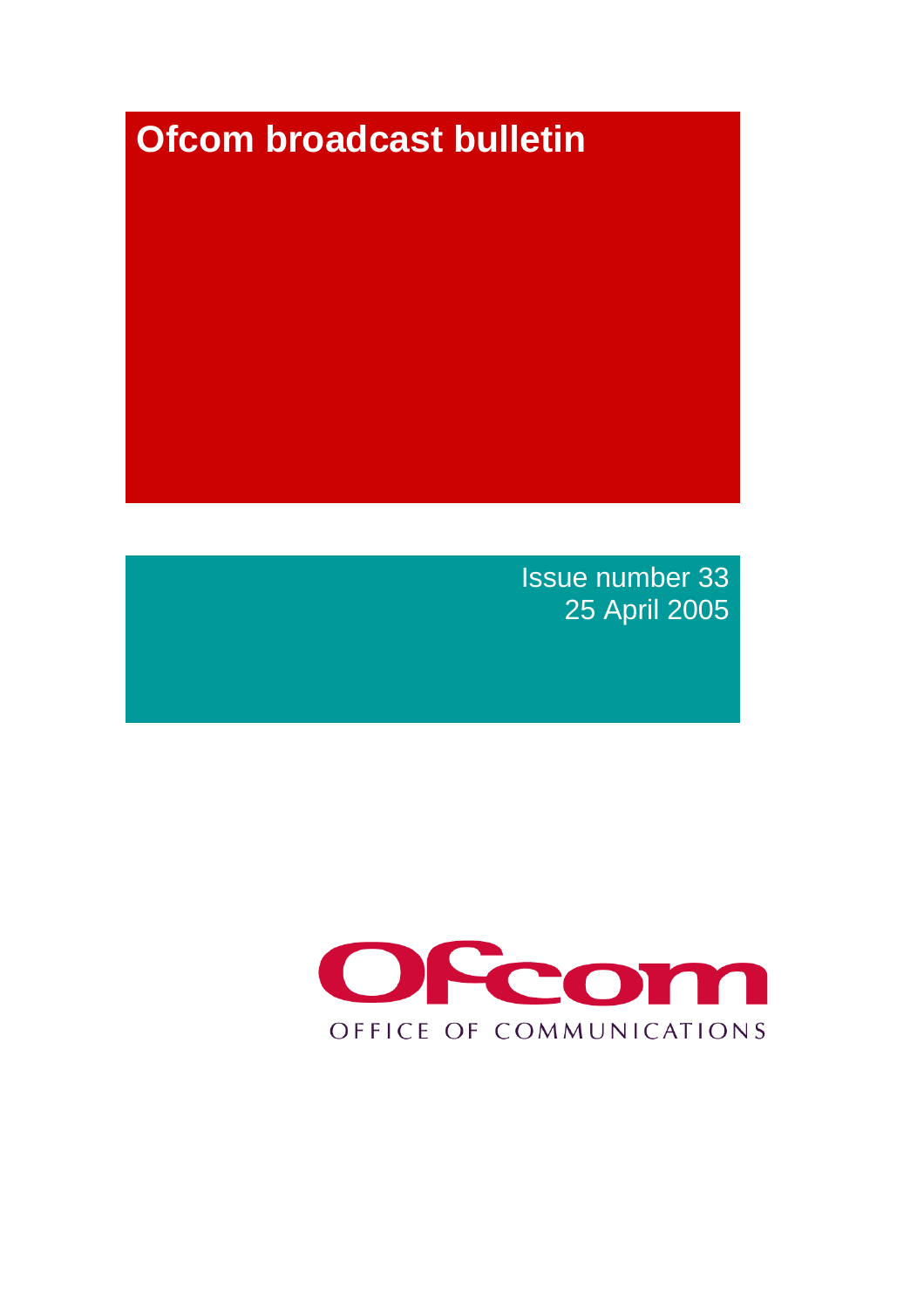Ofcom broadcast bulletin 33 25 April 2005

# **Contents**

| Introduction                                 | 2  |
|----------------------------------------------|----|
| <b>Standards cases</b>                       |    |
| In Breach                                    | 3  |
| Resolved                                     | 9  |
| Not in Breach                                | 14 |
| Other programmes not in breach/outside remit | 16 |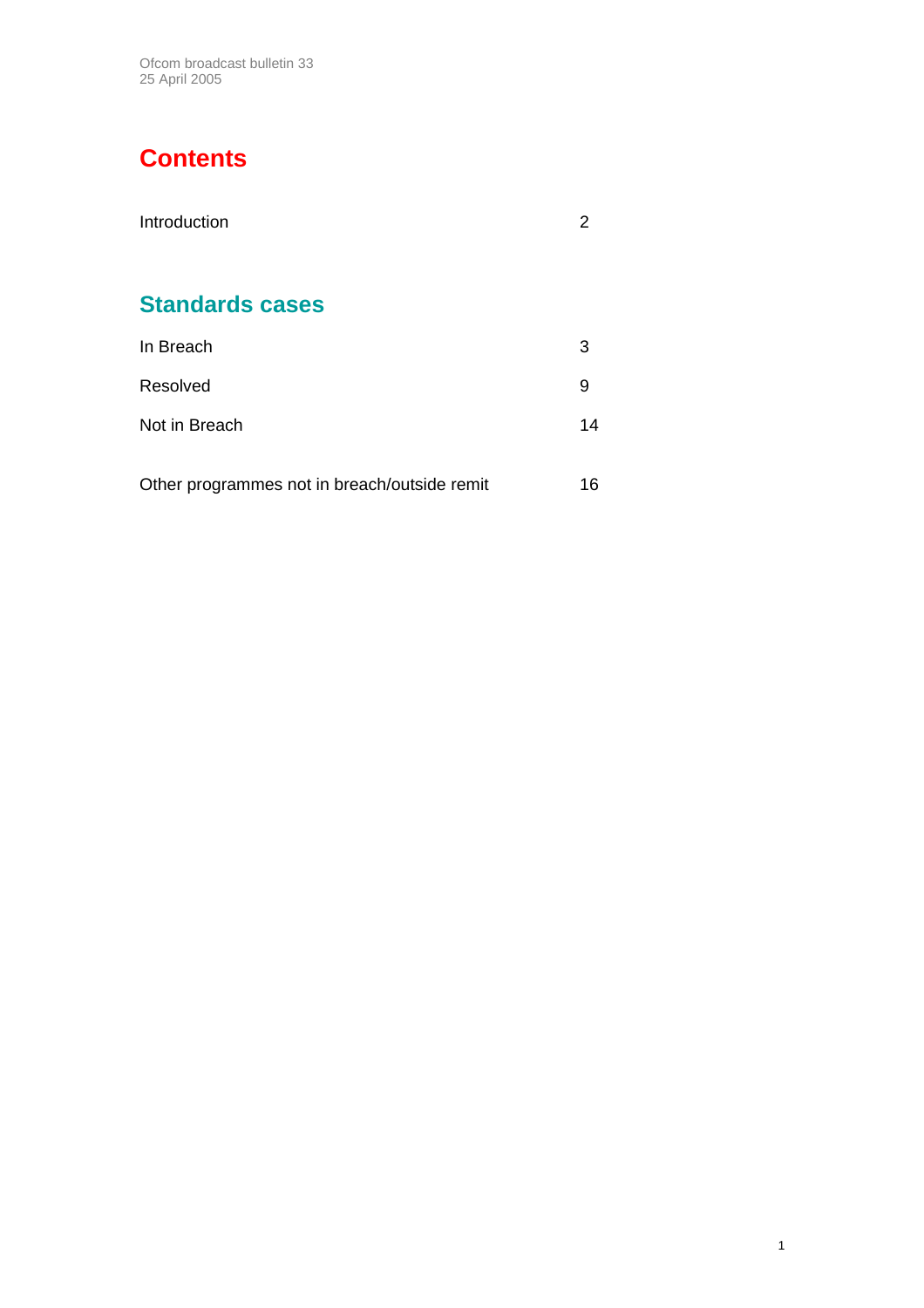# **Introduction**

The Communications Act allows for the Codes of the legacy regulators to remain in force until such time as Ofcom has developed its own Codes. Ofcom has consulted on its new draft Code.

The new Code will be published this year.

The Codes and rules currently in force for broadcast content are:

- Advertising and Sponsorship Code (Radio Authority)
- News & Current Affairs Code and Programme Code (Radio Authority)
- Code on Standards (Broadcasting Standards Commission)
- Code on Fairness and Privacy (Broadcasting Standards Commission)
- Programme Code (Independent Television Commission)
- Programme Sponsorship Code (Independent Television Commission)
- Rules on the Amount and Scheduling of Advertising

From time to time adjudications relating to advertising content may appear in the bulletin in relation to the application of formal sanctions by Ofcom.

*Copies of the full adjudications for Upheld and Not Upheld Fairness and Privacy cases can be found on the Ofcom website: www.ofcom.org.uk*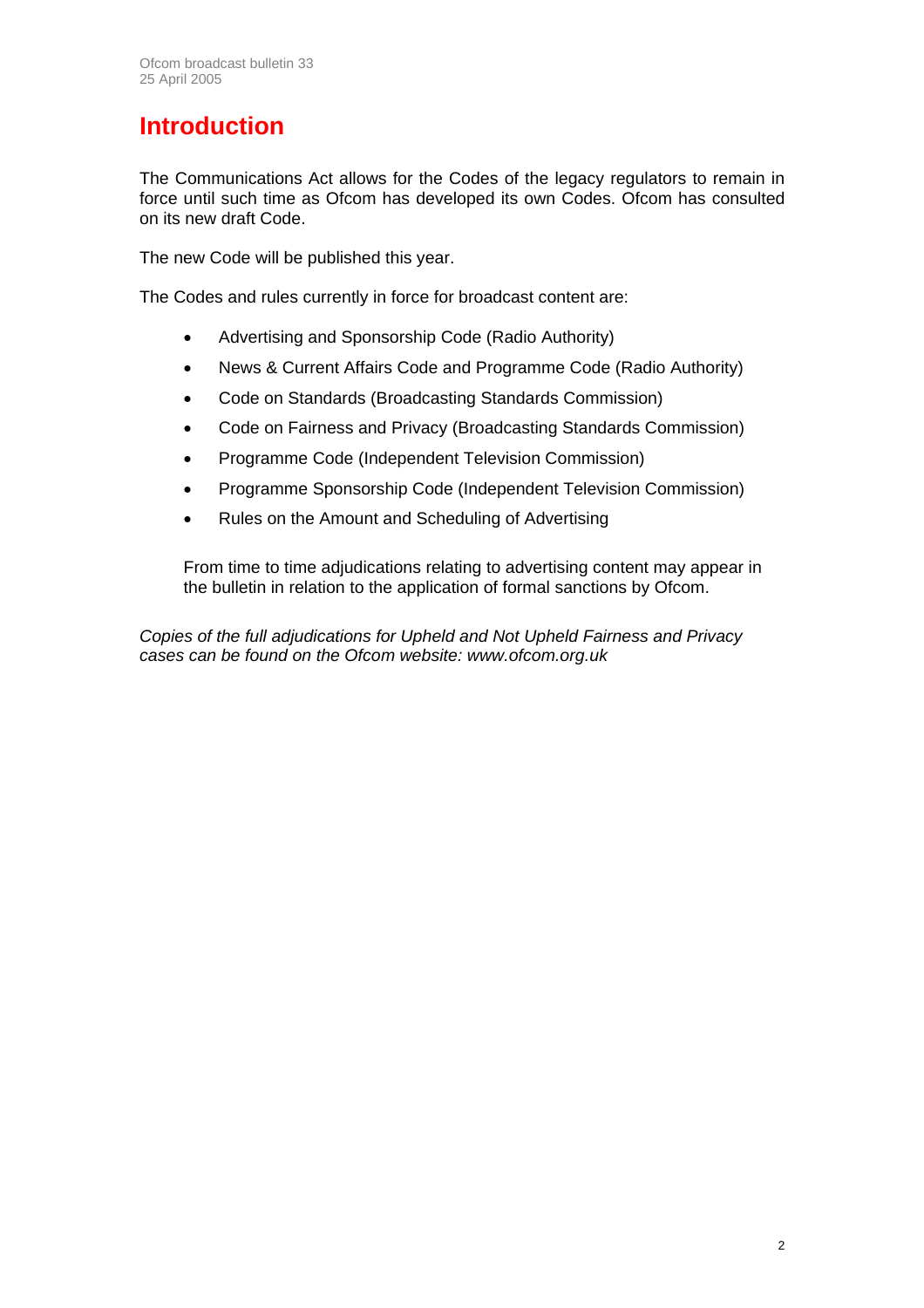# **Standards cases**

### **In Breach**

### **Ministry of Mayhem**

*ITV1, 15 January 2005, 11:15* 

#### **Introduction**

*Ministry of Mayhem* is a live Saturday morning show for children. We received four complaints about an experiment which viewers felt was dangerous and were concerned that children watching at home would try to copy.

In the item, a science lecturer from Brighton University and 'the Doc', an actor pretending to be a scientist, competed against each other to create 'the best science' of the day. They took turns at performing the same experiment, which involved creating bubbles by pumping methane from a canister into a bowl of detergent and then igniting them.

The competition began with 'the Doc' lighting the bubbles on the bench top. The visiting scientist responded by putting bubbles in one hand and setting them alight. 'The Doc' then filled both his hands with bubbles and set them alight to be declared the winner of the challenge. He appeared to be slightly injured.

#### **Response**

ITV told us that 'The Lab' science spot was a well-established feature of this children's series: there had been a science experiment or demonstration within the programme every week since the show began. The objective was to educate a little and entertain, but to do so with care, and without endangering anyone – least of all young viewers.

ITV said that the weekly 'Lab' feature used chemicals and equipment that were not household items. The non-domestic nature of the item is underlined by it being staged in a 'lab' part of the studio set. Whilst fire and explosions were demonstrated from time to time, ITV said it took care to keep within 'non-domestic' parameters; matches were therefore never used. ITV said that the experiments were always explained.

In this particular case, the equipment used to create the bubbles was a methane gas cylinder attached to a purpose-made valve, rather than a camping gas stove, as two complainants had thought. ITV claimed that the presenters made clear that they were using methane gas, and that the visiting scientist explained very clearly the significance of the use of methane. The flame, he had said, came from "methane, with very little oxygen, so the temperature of the flame is quite low".

ITV said that children would not be able to recreate this particular experiment at home. However, it acknowledged that, on this occasion, the usual caution "Don't try this at home" was not given.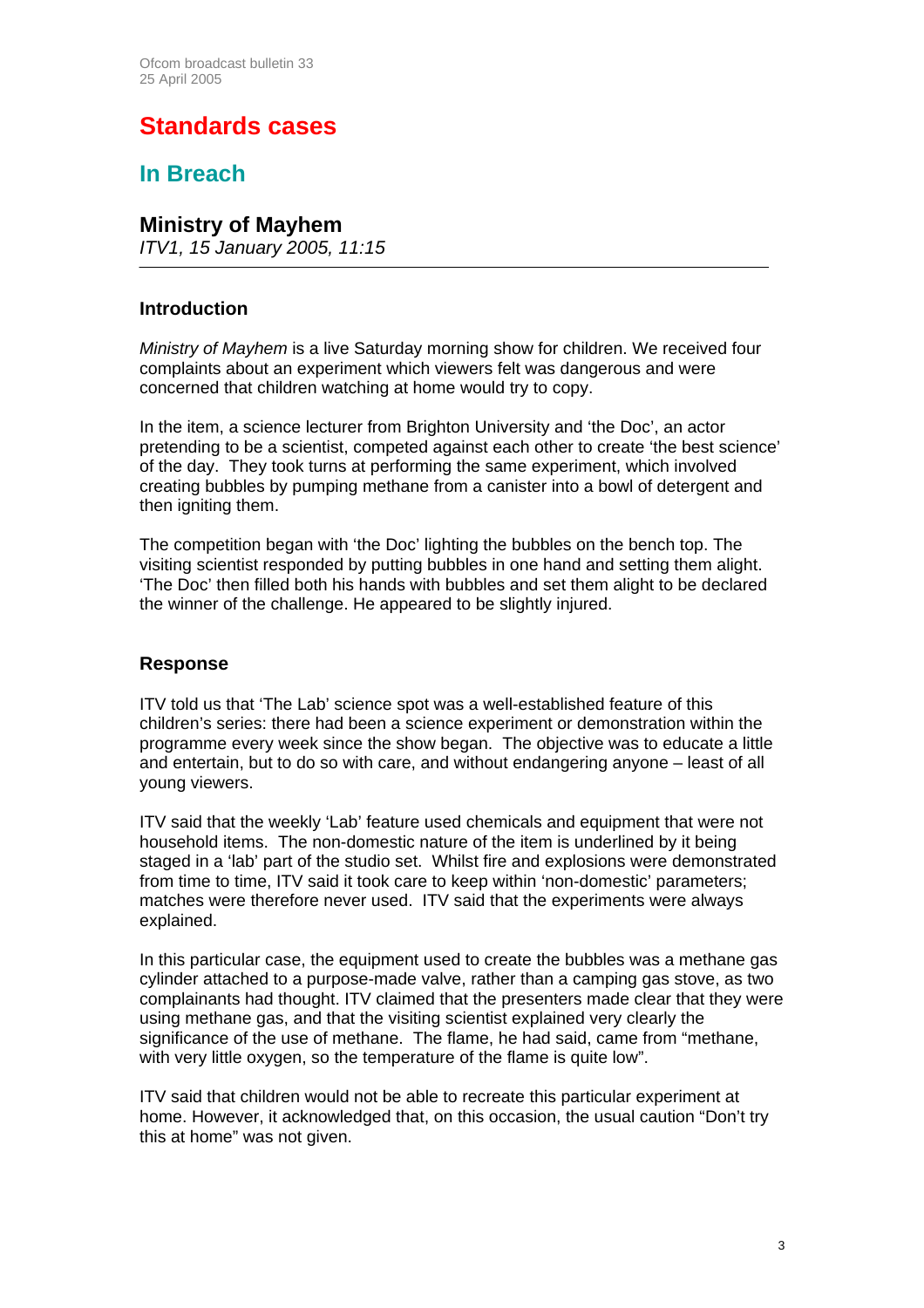### **Decision**

The experiment was conducted almost as a piece of slapstick fun (exacerbated by the comic character of 'the Doc'), with any educational aspect being minimal. The significance of using methane was mentioned in passing and it was far from clear what safety precautions had been taken. The experiment was clearly presented as a challenge, with the winner being the one who was the most daring. When 'the Doc' suffered a burn to his hand, this was met with laughter. We also noted that no warning against trying to copy the experiment was given to children watching.

The key issue here was not whether children would in fact be able to recreate successfully the experiment at home, but whether they were likely to try to. While children might not have ready access to methane, propane and other highly flammable gases are more accessible, as are a variety of sources of ignition. We thought that the combination of foamy bubbles and flames were likely to appeal greatly to children.

**The item was in breach of section 1.2(i) (Children and Imitative Behaviour) of the Programme Code***.*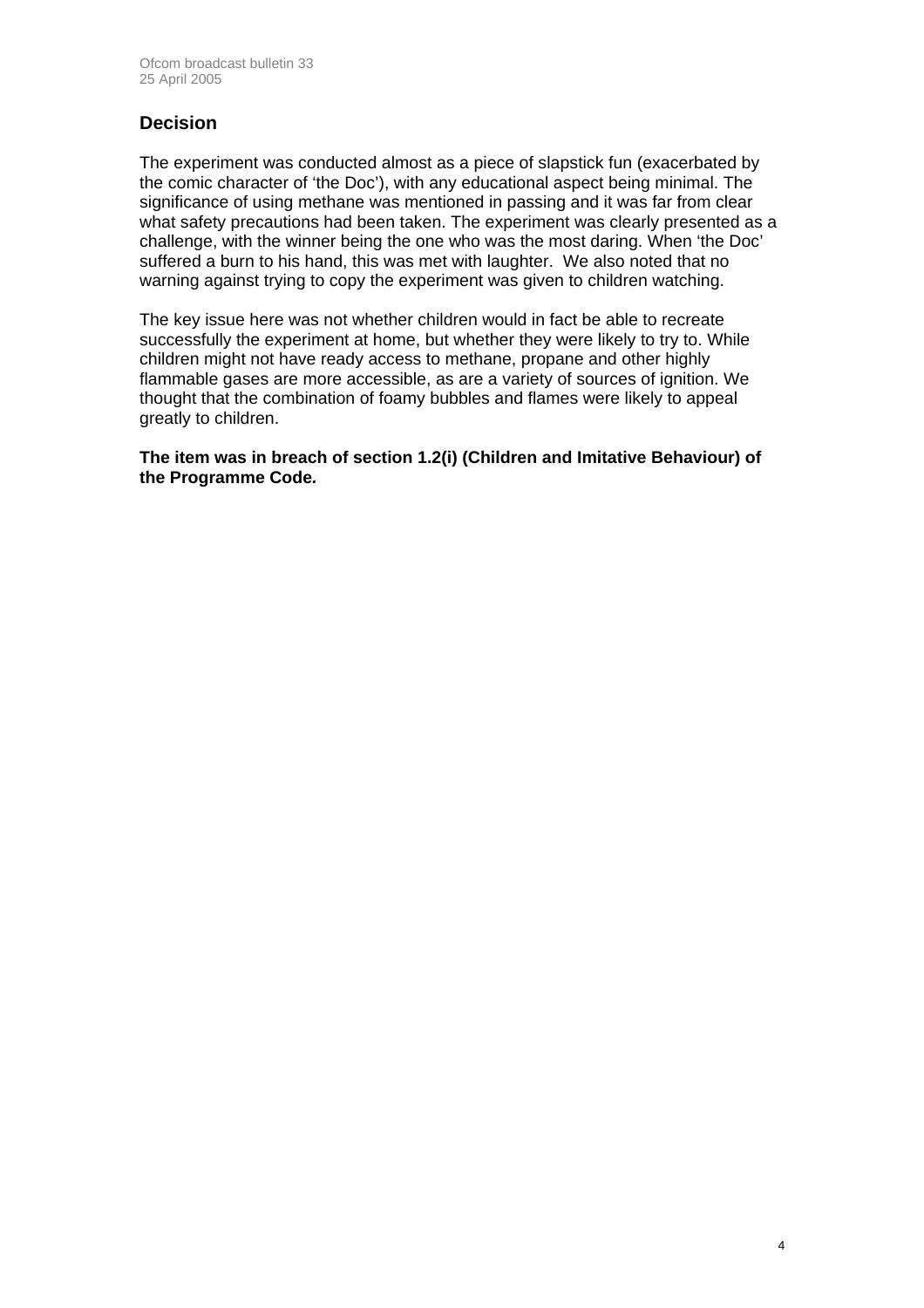#### **MTV 2's Greatest Singles**  *MTV 2, 12 December 2004, 10.05*

#### **Introduction**

Two members of a rock band presented a short, pre-recorded link in a countdown of *Greatest Singles* on MTV2. While one incident of swearing was edited, a few seconds later the same person clearly used the word "fuck", which was not edited. A viewer queried whether this was acceptable for broadcast at this time of the morning.

#### **Response**

MTV said that it broadcast an apology on 15 and 16 December at 10.05 on MTV2 for any offence caused by the link. It said that it had introduced a new requirement for producers to ensure that this type of material is double checked, using another member of staff, before transmission.

#### **Decision**

The use of the word "fuck" was unacceptable for broadcast at that time. Although we accept that MTV responded responsibly by issuing an apology, we are concerned that such content was overlooked when it was included in pre-recorded material.

#### **The item was in breach of Section 1.2 (Family Viewing and the Watershed) of the Programme Code**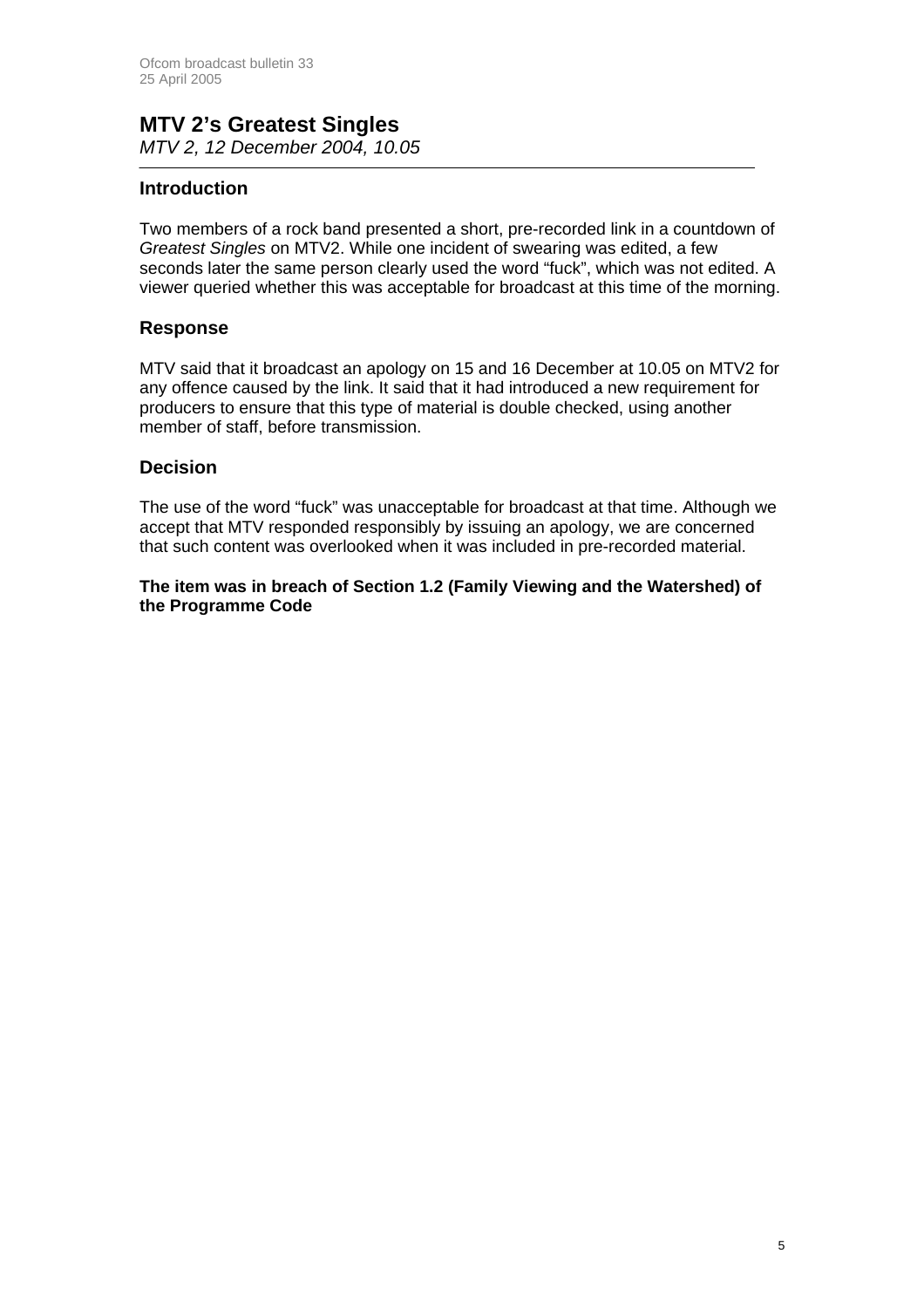### **Pimp My Ride**  *MTV UK, 5 January 2005, 23:30*

#### **Introduction**

*Pimp my Ride* is a programme from the US in which cars are extensively customised based on their owner's likes and/or hobbies. The series sponsor in the UK is the computer game 'Need for Speed Underground 2'. During this edition, the owner of the car to be customised was an avid computer gamer. Throughout the programme, a number of references were made to 'Need for Speed' and the games manufacturer, EA Games. A viewer complained about the references to the programme sponsor, which he understood were not allowed.

#### **Response**

MTV Networks Europe, who are responsible for compliance on MTV UK, replied that this edition of *Pimp My Ride* had been brought to their attention on 13 January by a member of staff who felt that the references to 'Need for Speed' were not in accordance with MTV's normal compliance standards.

MTV said that it viewed all US shows prior to their broadcast on MTV in the UK and edited them if necessary in order to ensure that all content was appropriate. It was often necessary to remove commercial references from US shows to avoid undue prominence and sponsor references. In relation to this particular show, MTV Networks Europe had told their sponsorship team to advise them of any proposed sponsor in order that the series could be reviewed if there was a risk of that sponsor's name or products appearing in the show.

When this edition was originally viewed, MTV removed a number of references to 'Need for Speed', 'Fusion', 'X Box', various video games and 'West Coast Customs'. Some references, that MTV felt were editorially justified, were left in. Regrettably, when viewing the show, the UK 'Need for Speed Underground 2' sponsorship was overlooked. Consequently, some references to the game were left in and for this MTV apologised.

Following the complaint, MTV removed the edition from all their schedules pending the removal of the remaining 'Need for Speed' and 'EA Games' references. Having reviewed the programme, MTV decided to remove not only these references but also further commercial references which were originally left in the show. MTV gave an assurance that the edition would not be broadcast again in its current form. Furthermore, it had reviewed the entire series of *Pimp My Ride* and confirmed that there were no further references to the sponsor in any other edition.

#### **Decision**

Rule 9.1 of the Code of Programme Sponsorship prohibits references to a programme sponsor in the programme they are sponsoring. The references to 'Need for Speed' and the games creator, 'EA Games', within the edition were therefore in breach of the Code. However, regardless of the sponsorship arrangement, we were concerned about the frequency of commercial references within the programme.

While accepting that the series was made for a US market, where there are fewer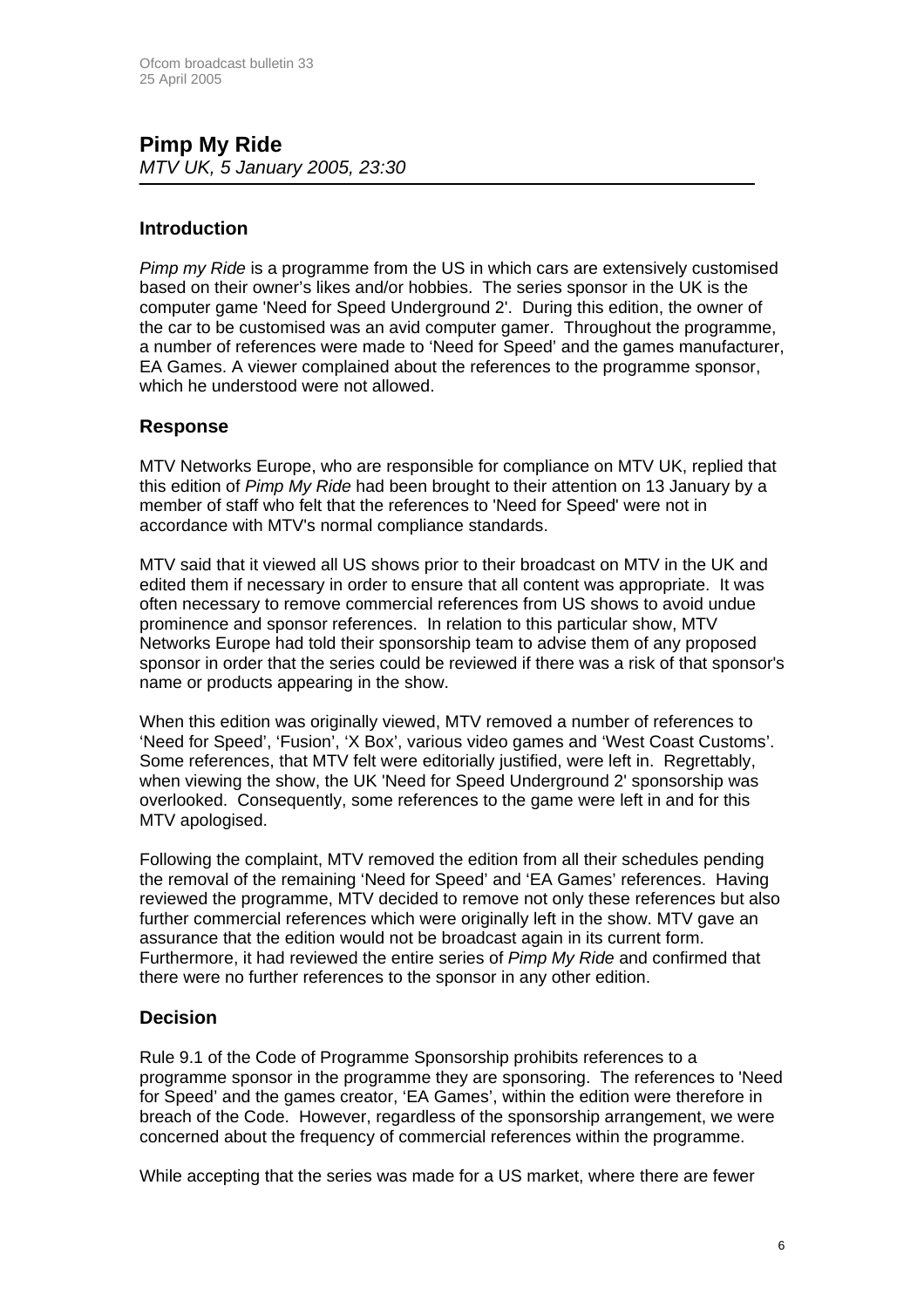constraints on commercial references within programmes, we consider that the edition contained an excessive amount of references to commercial products and services and should not have been broadcast without further editing. Whilst MTV acknowledges that this edition was not edited to its usual compliance standards, we are concerned to note MTV's failure to ensure proper compliance in this case.

#### **The programme was in breach of Section 9.1 (sponsor references) and 16 (undue prominence) of the Code of Programme Sponsorship**

**Overall, Ofcom has concerns about the number of compliance errors that MTV made during December and January.**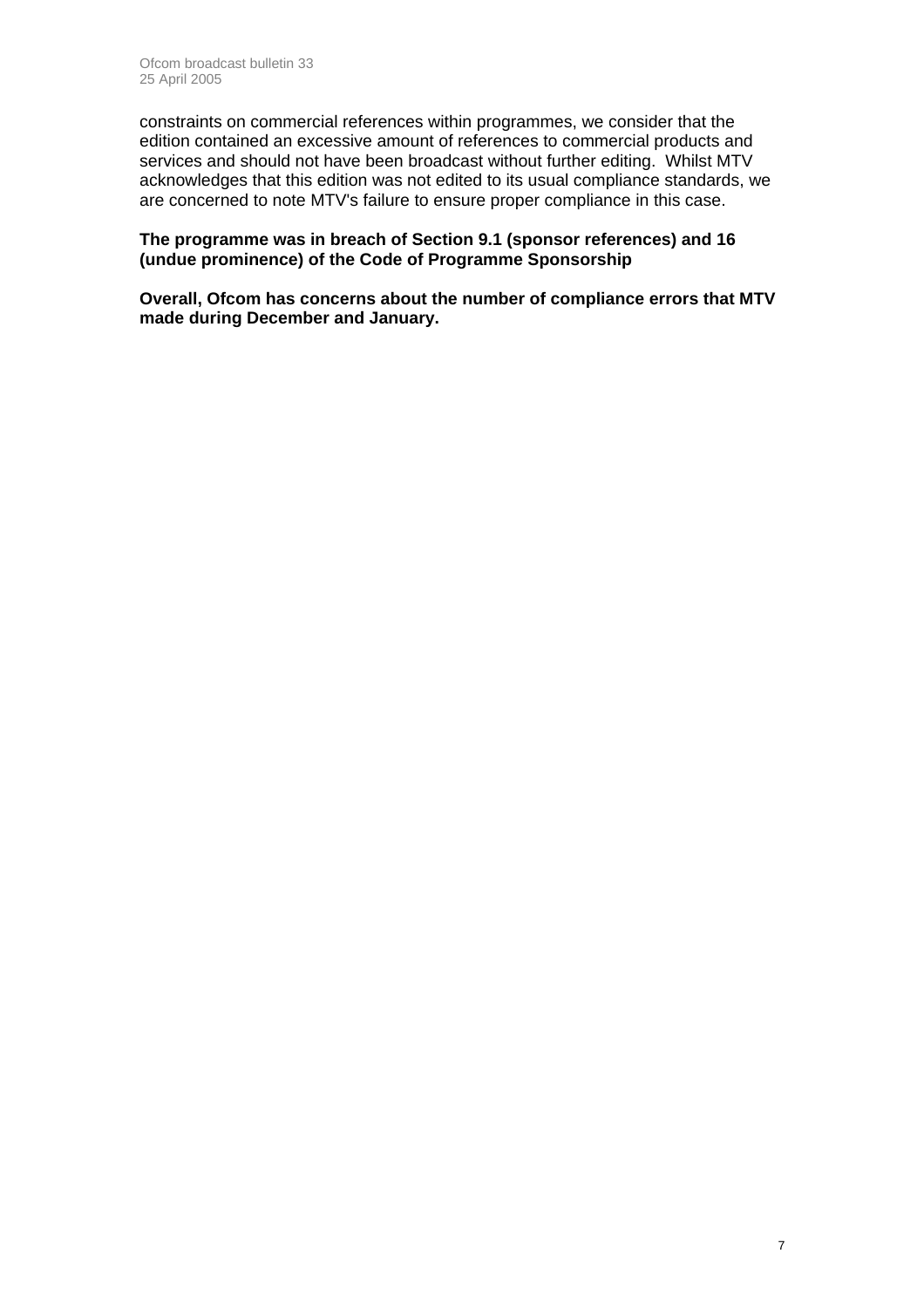### **Holla**  *Channel U, 30 December 2004, 18:30*

#### **Introduction**

Channel U is a music channel specialising in urban music. Between 16:00 and 19:00 part of the service involves viewers sending text messages to one another via the channel - the messages appear on screen.

A viewer complained about a text message that read "shut da fck up 454 com 2 london we will merk u". The complainant said that as "fck" was text shorthand for 'fuck', the language was unacceptable for the time of broadcast. We also asked Channel U for its comments on the reference to "merk" (often understood to refer to 'murder').

#### **Response**

Channel U agreed that the term 'fck' could be shorthand for 'fuck' but said that it did not appear in any dictionary and so the broadcaster could not say for certain what the implied word was. The channel had to decide where to draw the line in these cases; it said that the national press use the term f\*\*\* as shorthand for 'fuck' without complaint. While Channel U did not accept the complainant's concerns on the issue, it would however, as a gesture of goodwill, ensure that any messages containing similar terms would be removed in future.

With regard to the term 'merk', Channel U stated that to murder/injure was just one definition of the word. Other meanings included to beat someone in a game or to insult somebody. The meaning of "merk" in the context of the text message was quite ambiguous. Due to the ambiguity of the remark, the broadcaster did not accept that it breached the Code.

#### **Decision**

We considered that, in the context in which the term 'fck' was used, its meaning was obvious. Also, while it was not possible to determine the exact meaning of the term "merk", from the context in which it appeared and the overall tone of the message, it was clear that some sort of threat was implied.

The message was displayed well before the watershed and at a time when children could be expected to be watching. We considered that the tone and content of the text message was unsuitable for the time of broadcast.

**The programme was in breach of Section 1.2 of the Code (Family viewing and the watershed).**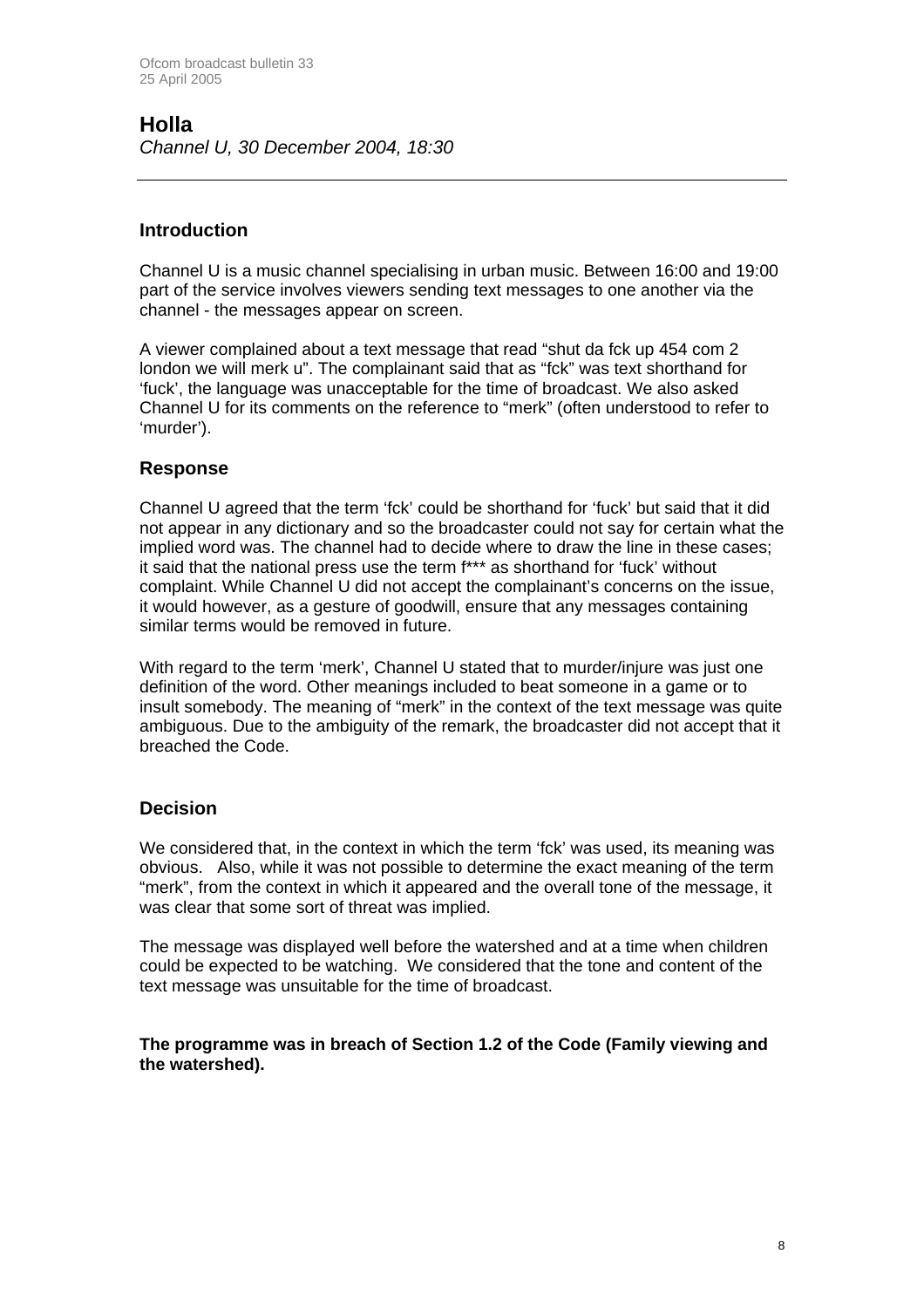# **Resolved**

## **Lap Dance video (N.E.R.D)**

*MTV Dance, 15 December 2004, 22.01* 

#### **Introduction**

A viewer complained about the scheduling of this N.E.R.D video on MTV Dance. It was unencrypted and she felt that it featured 'pornographic' content not suitable for those under 18.

#### **Response**

MTV explained that it had three different versions of this video: one for broadcast after 19.00, one for broadcast after 22.00 and one for broadcast after 01.00. On this occasion, the post 01.00 version was mistakenly broadcast at 22.01.

MTV said it had re-checked its scheduling databases to prevent a recurrence of this incident. Given that it was a relatively old video, it had also reminded its music programming team of the restrictions for each version.

In addition, MTV had apologised to the complainant, who had contacted it directly.

#### **Decision**

Whilst we welcome the action taken by the broadcaster, we are concerned by the failure in its compliance processes. On this occasion, however, we consider the matter resolved.

#### **Complaint resolved**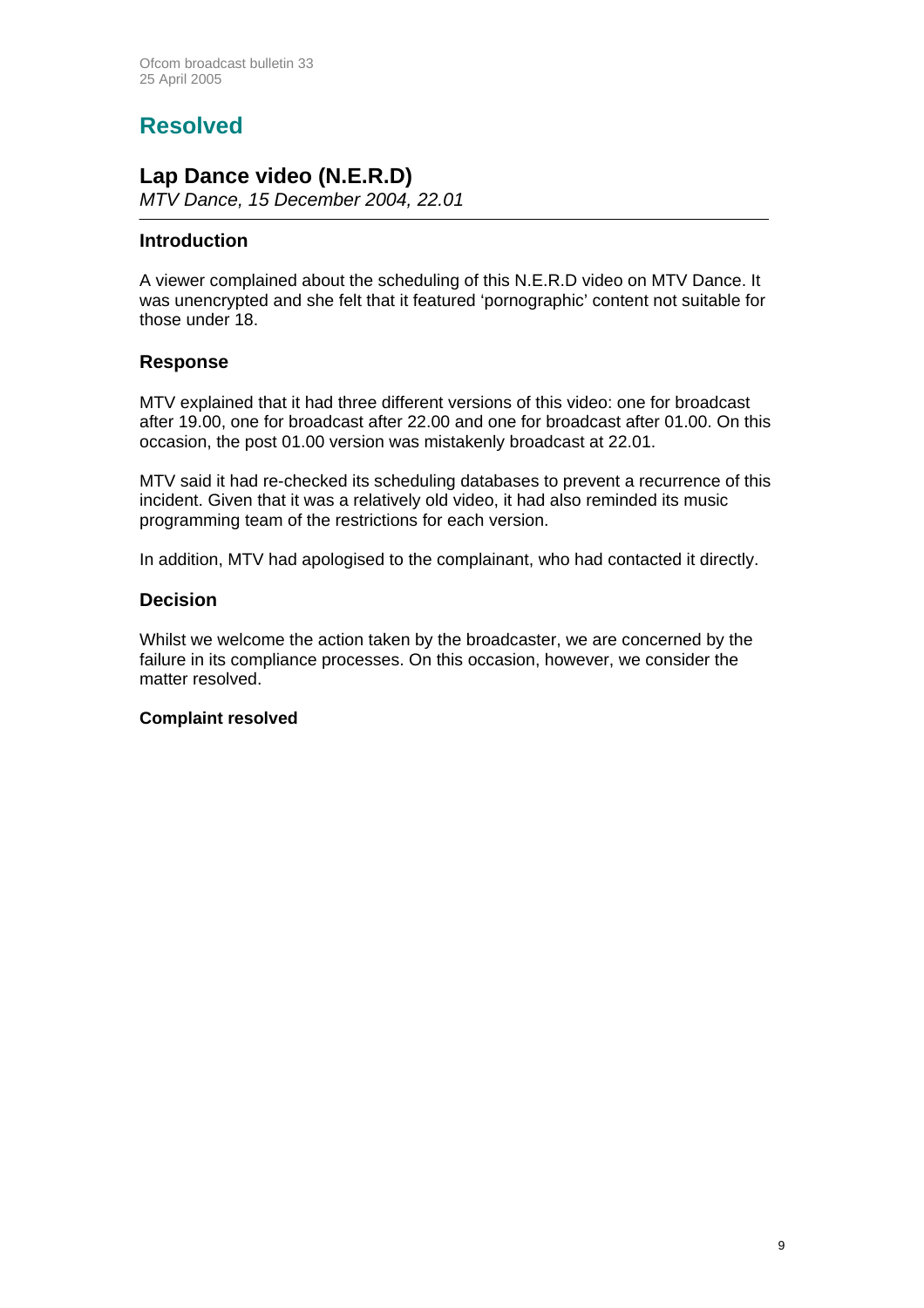**Brewster's Millions**  *Channel 4, 8 January 2005, 16:05*

#### **Introduction**

Two viewers were concerned about swearing in this film as it was shown on a Saturday afternoon when children were watching television in significant numbers.

#### **Response**

Channel 4 said that the BBFC gave this film a "PG" rating and it believed the film was suitable for daytime viewing. It was a light-hearted, family comedy starring Richard Pryor as the main character "Brewster", who has inherited a fortune. However, he has to spend \$30 million in 30 days or lose the fortune. He panics about the situation and uses language such as "shit" and "arsehole", in his disbelief and frustration. The language was not used in an aggressive or confrontational manner.

Channel 4 accepted that some viewers may have been surprised by the cumulative effect of the language, given the time of day. In light of this, the channel has reviewed and revised the scheduling classification for this film to post-watershed.

#### **Decision**

The Programme Code advises licensees that bad language should not be a frequent feature before the 9pm watershed. We welcome Channel 4's acknowledgement that the amount of such language in this film may have offended some viewers, especially when watching with younger children. Given the channel's response to schedule this film after the watershed for any future transmissions, we consider that sufficient action has been taken and that the matter is resolved.

#### **Complaints resolved**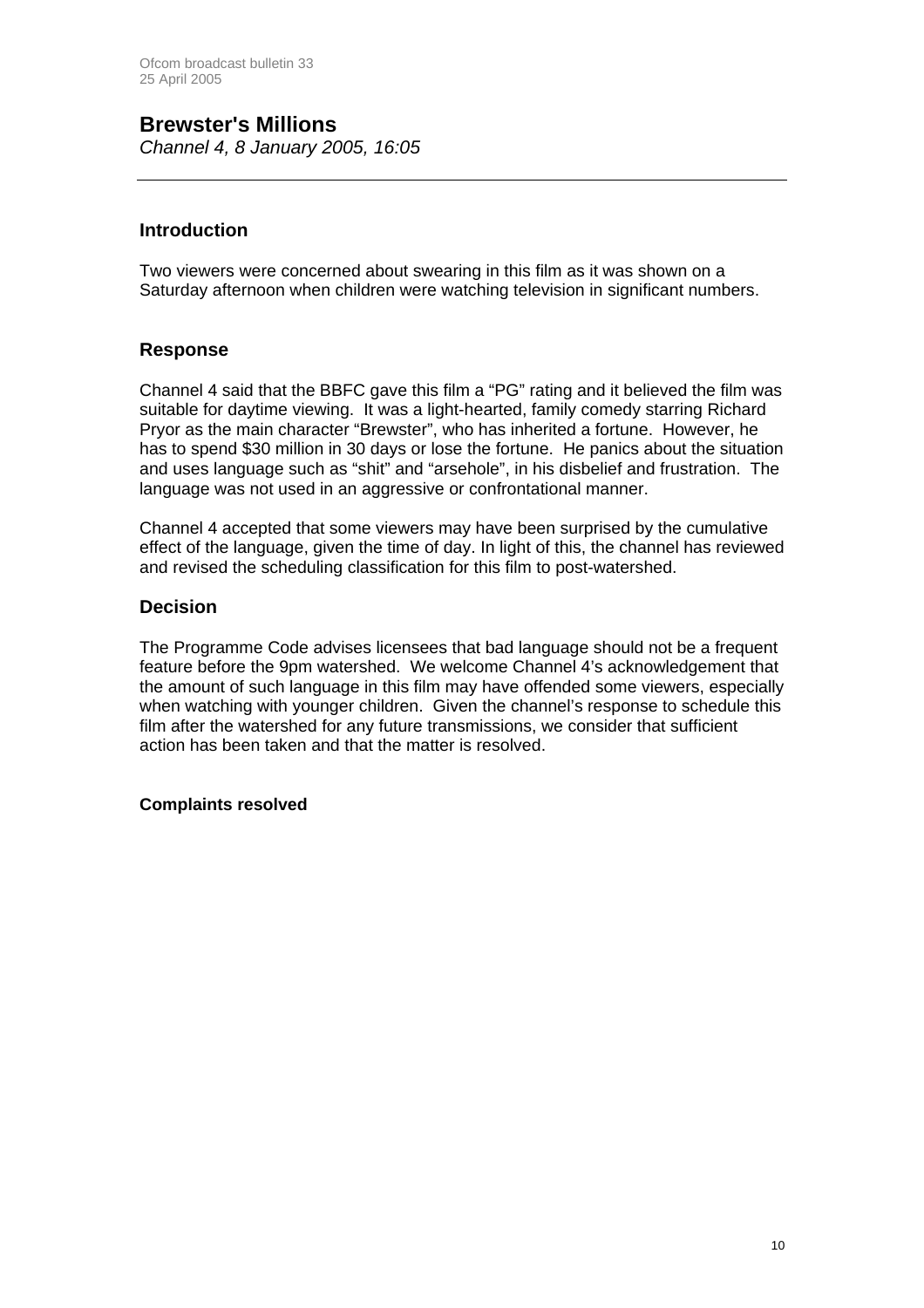### **100 Greatest Christmas Moments**

*Channel 4, 26 December 2004, 15:05*

#### **Introduction**

A viewer complained that, although swearing had been muted in the soundtrack, the subtitles had included the word "fuck" on two occasions.

#### **Response**

Channel 4 apologised for any offence caused. It had also received a complaint shortly after transmission and immediately referred the problem to senior management.

At this time the channel was in the process of changing its subtitling contract and the previous company was under pressure to complete a number of jobs before the contract finished at the end of the year. This programme had already been subtitled for a post-watershed version and this episode was supposed to have been edited to be suitable for broadcast at any time of day. Unfortunately, when editing the text, the team had missed this seriously offensive language.

The new company was carefully briefed about this issue and informed that, if there was any doubt about language for a daytime transmission, it should be referred up to senior management. Both editions of this programme had now been checked and edited to make sure that such language did not go out in the subtitles of any future pre-watershed broadcasts.

#### **Decision**

We have noted the circumstances surrounding this incident and Channel 4's excellent record, up until this point, in providing high quality subtitling and audio description services. Given the action taken by Channel 4, we consider this matter resolved.

#### **Complaint resolved**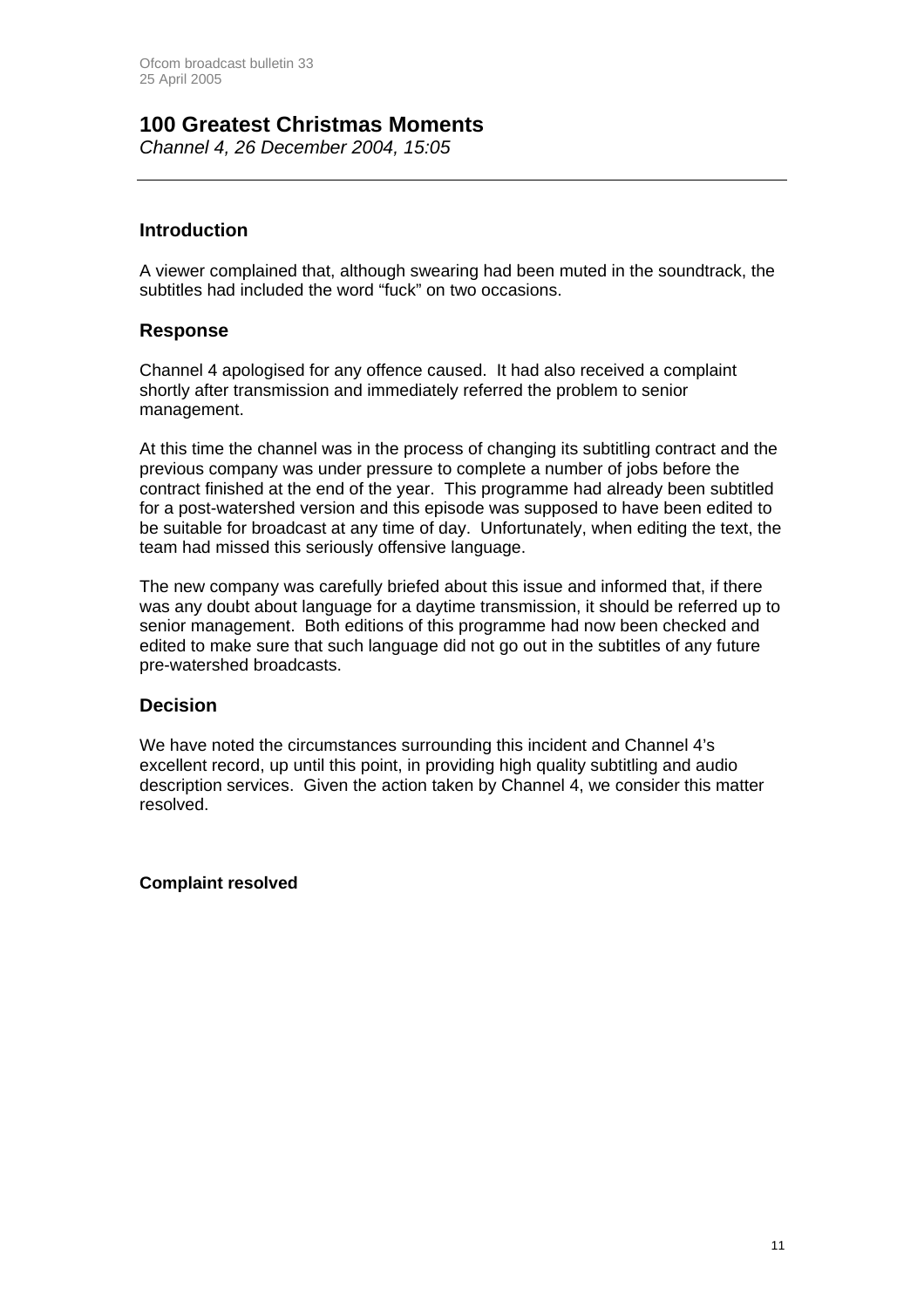#### **Introduction**

A viewer was offended by a 'joke' made in this live sports discussion programme which was a play on the word 'tsunami'. The complainant was particularly offended by the chuckling which followed the 'joke', which he thought indicated that the presenter found it extremely funny.

#### **Response**

Sky accepted that Rodney Marsh's comment was inappropriate in the light of the recent disaster. Later in the show, he apologised to the viewers for the 'joke', acknowledging that it could be seen as offensive and in poor taste. Shortly after the programme Sky decided that Rodney Marsh should no longer continue as a pundit on the channel and his contract was terminated.

#### **Decision**

We consider that the 'joke', which referred to Newcastle United football club's nickname of the 'Toon Army', was inappropriate at a time of heightened national and international sensitivity. The disaster had occurred less than a month before the programme.

It was also apparent from emails being received during the programme that a number of viewers had been offended by Rodney Marsh's comment. However, in the light of Sky's response, we consider the matter resolved.

#### **Complaint resolved**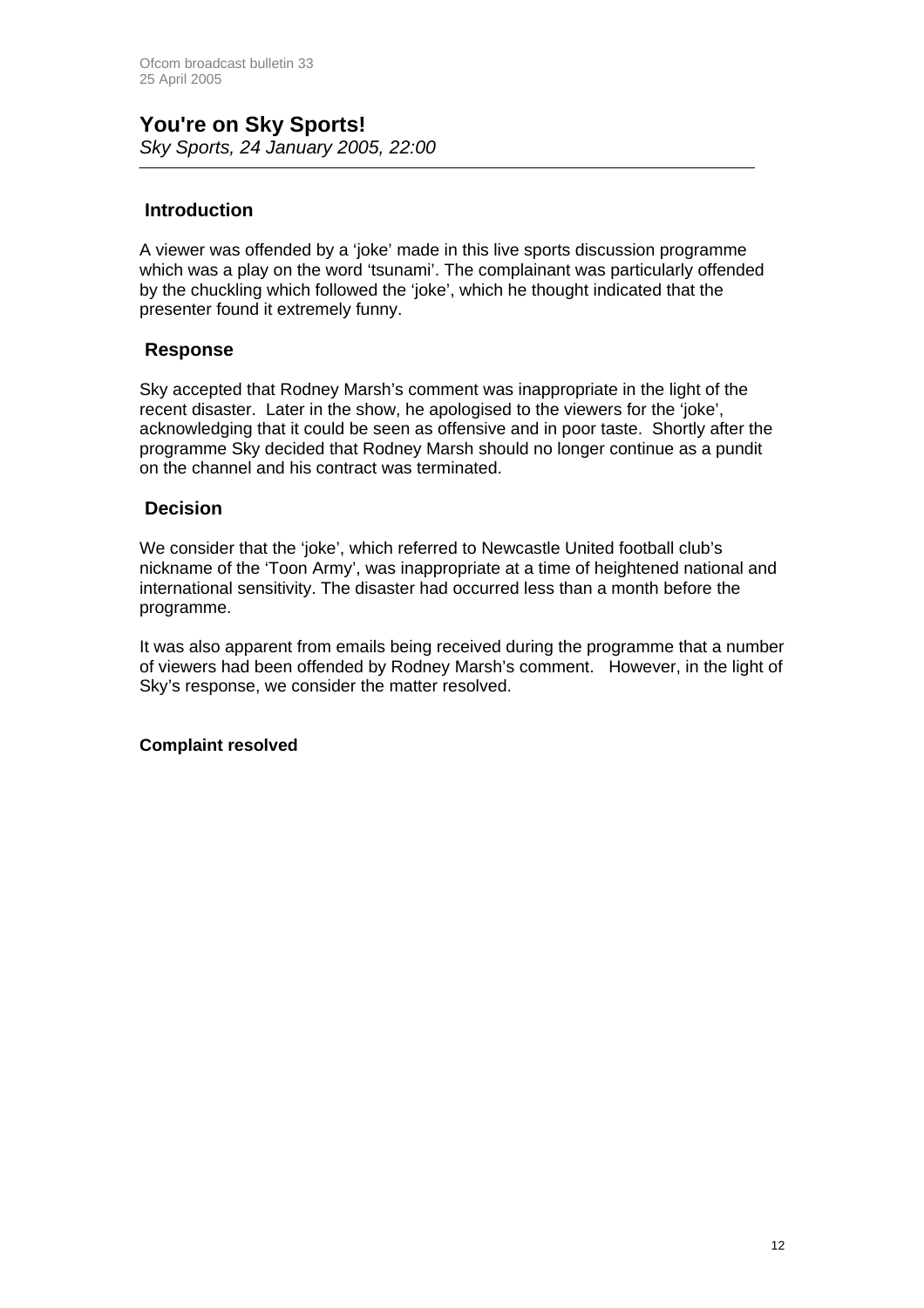#### **ITV Films, Motorola sponsorship and You've Been Framed**  *ITV1, 27 December 2004, 21:00 and 1 January 2005, 17:30*

#### **Introduction**

11 viewers objected to a Motorola sponsorship credit that appeared around ITV films on 27 December and on subsequent dates. The credits featured a video clip of a tropical storm. The complainants considered that the broadcast of the credit, shortly after details of the tsunami disaster had become known, was ill-judged and insensitive.

12 viewers objected to an edition of *You've Been Framed* broadcast on New Year's Day. One sequence of video clips featured scenes of beach mishaps, including large waves, and the complainants felt that these clips (which were accompanied by recorded laughter) were highly inappropriate given the public sensitivity following the tsunami.

#### **Response**

ITV explained that the programme and credit were produced and edited well in advance of Christmas and the New Year holiday. Following the Boxing Day tragedy, numerous changes were made, both within programmes and to ITV's schedules to avoid insensitivity towards the plight of disaster victims and the bereaved. There were wholesale reviews of the ITV output as the nature and scale of the tragedy unfolded.

ITV regretted that both this edition of '*You've Been Framed'* and the Motorola credit escaped those reviews. There were a number of contributing factors:

- The programme was a clip/ compilation show paperwork for such programmes does not tend to specify every detail which might conceivably touch on disaster.
- The highly unusual nature of the disaster whilst ITV is vigilant towards tragedies such as a train or plane crash, a tsunami has never previously featured on its 'watch' list.
- The timing over the holiday period, neither the producers nor the compliance experts who had handled the material in question were on hand to recall and remedy the problem.

ITV offered sincere apologies for broadcasting the programme and sponsorship credit and confirmed it did not wish to cause offence.

#### **Decision**

It was wholly understandable that some viewers would consider the items to be offensive or insensitive. However, ITV had conducted proper reviews of its output and the broadcast of this programme and credit were the result of an unfortunate oversight. In view of this, and ITV's acknowledgement of the error, we consider the matter resolved.

#### **Complaints resolved**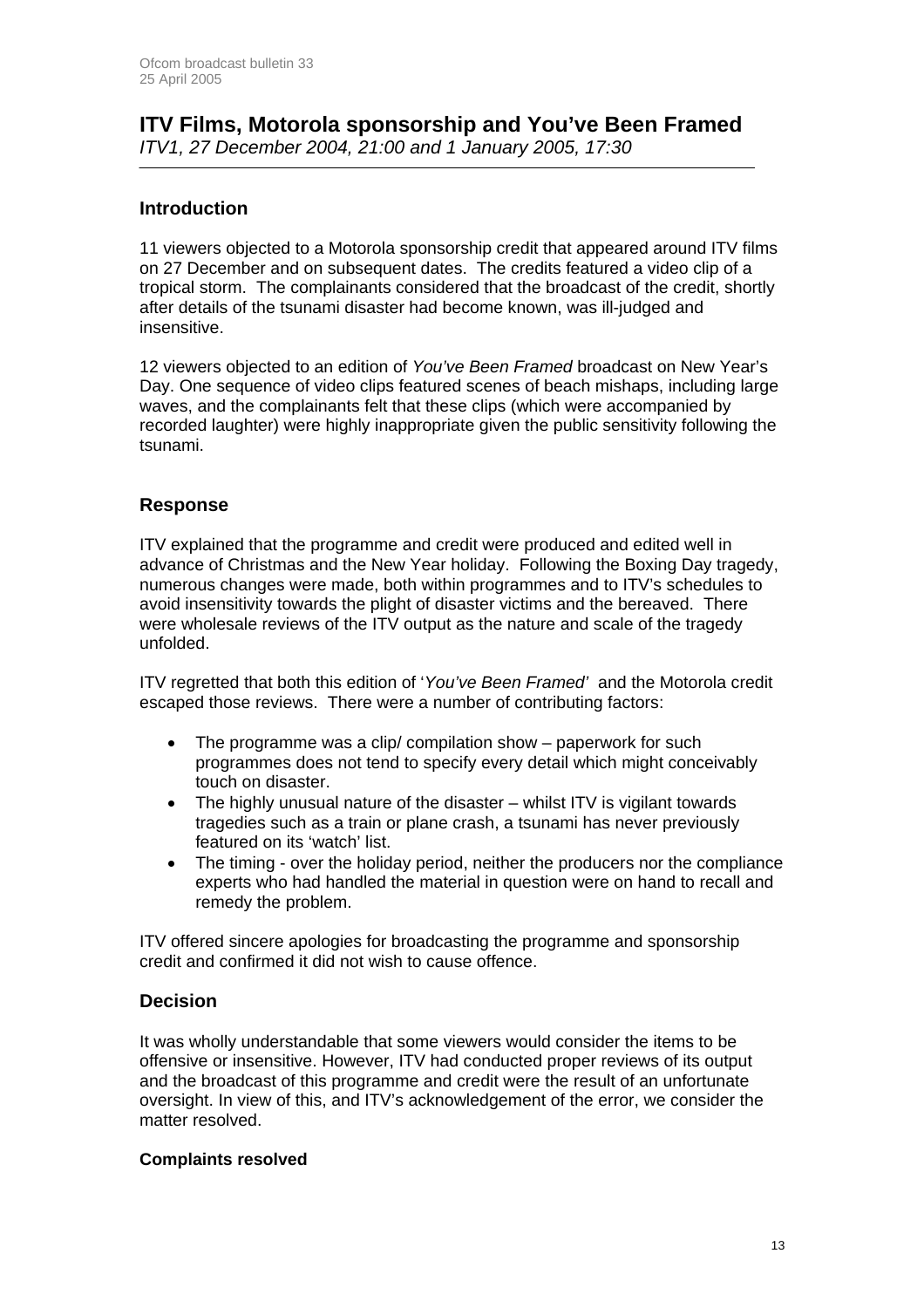# **Not in Breach**

# **Fifth Gear**

*Five, 29 November 2004, 20:30* 

#### **Introduction**

We received 35 complaints about this review of a new Land Rover model. The presenter was seen driving the vehicle on an unsurfaced public highway, which he referred to as a 'Green Lane'. There is no legal definition of 'Green Lanes'. However the term is generally accepted to indicate an unsurfaced, often hedged, track in the countryside. The complainants felt that the item encouraged irresponsible, dangerous driving on Green Lanes and promoted vandalising the countryside. They also considered that the item was ill advised, in view of an ongoing debate about the use of such unsurfaced tracks.

Many of the complainants were members of the Green Lane Association (GLASS), and a number of them mentioned the GLASS Code of Conduct, which they felt the presenter had ignored. The GLASS Code recommends, amongst other matters, not driving a four wheel drive vehicle on a Green Lane at more than 12 miles per hour and not using a Green Lane in conditions where it could be damaged by the vehicle's wheel pressure.

#### **Response**

Five explained that the item was primarily a test drive of a new model, rather than an in-depth examination of the arguments surrounding 'Green Laning'. It considered that it had made adequately clear that Green Lanes were in fact 'public roads'; the item ended with the presenter stating:

*"Obviously, if you do decide to Green Lane, make sure you stick to the rights of way, and that your car is road legal – and remember that you're sharing the space with walkers and horses."* 

Five did not believe that the presenter was driving in a manner that endangered other users of the particular road in question. It said that the trials were shot under controlled conditions and that the presenter was driving at no more than 15 miles per hour.

#### **Decision**

While we recognise the sensitivity of the issues, we cannot consider whether the item undermined the campaign of off-road communities or damaged their reputation as these matters are not within the standards remit. The GLASS Code is a code of conduct rather than a statutory requirement. We acknowledge that the complainants would have preferred the presenter to have abided by the GLASS Code. However the fact that he did not does not mean that this item was in breach of Ofcom's Programme Code.

We considered whether the item was likely to have encouraged people to damage the countryside or to drive dangerously. We believe that Five's note of caution – that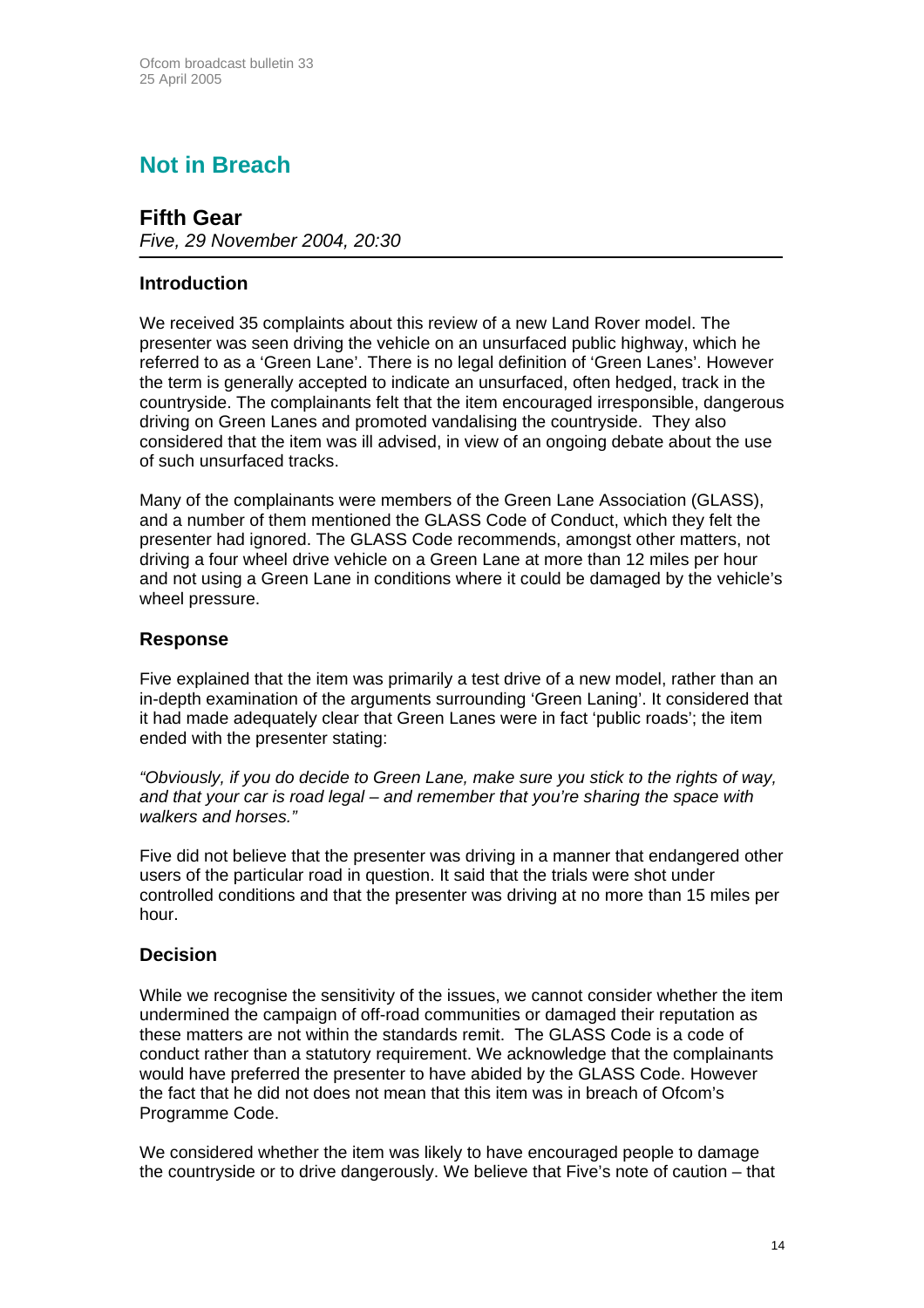Green Lanes were shared by others and that viewers should act responsibly - was appropriate.

### **The programme was not in breach of the Programme Code**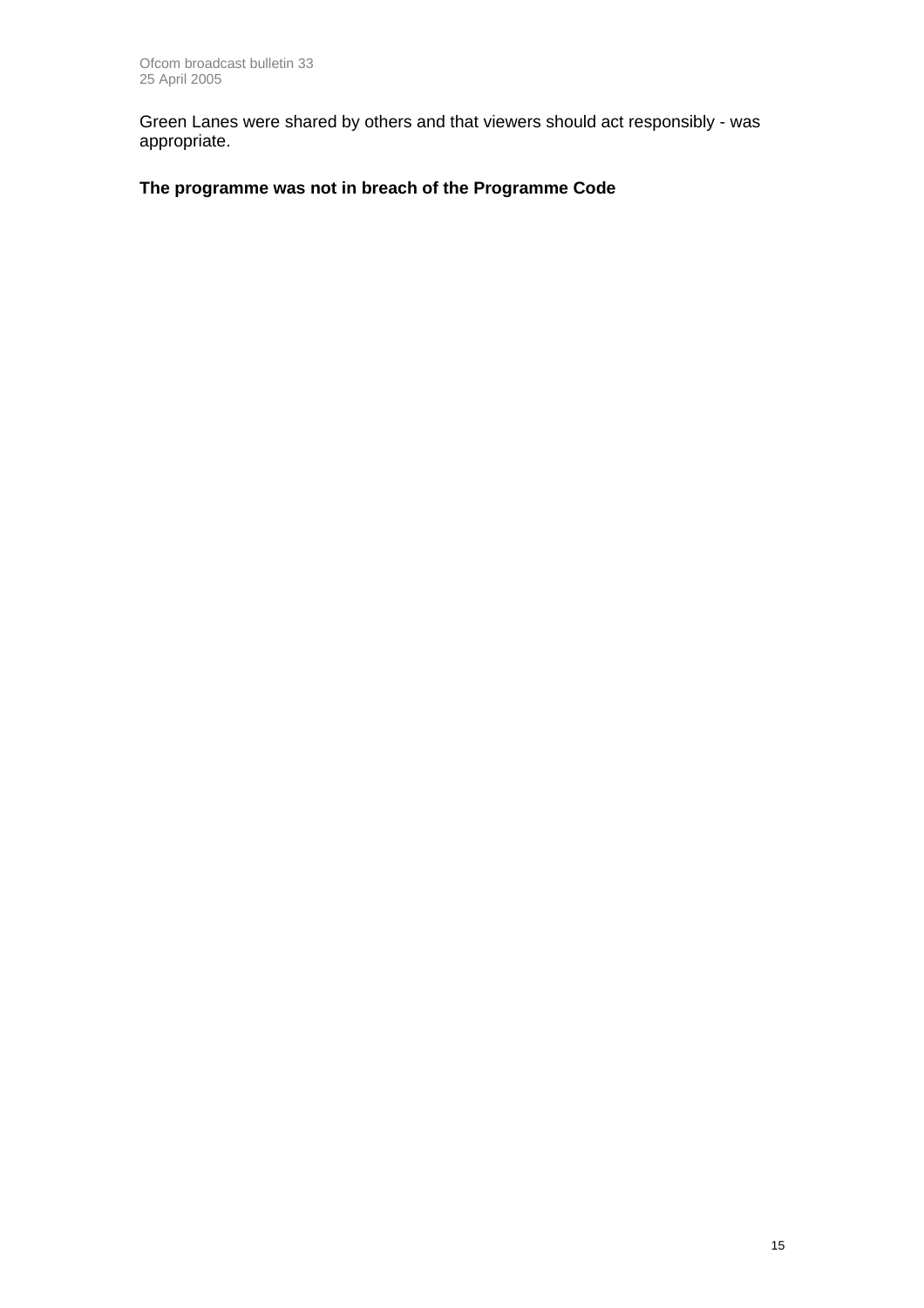# **Other programmes not in breach/out of remit**

**22 March – 5 April** 

|                                | <b>Trans</b> |                       |              |                   |
|--------------------------------|--------------|-----------------------|--------------|-------------------|
| Programme                      | <b>Date</b>  | <b>Channel</b>        | Category     | No of             |
|                                |              |                       |              | <b>Complaints</b> |
|                                |              |                       |              |                   |
| 24                             | 30/01/2005   | Sky One               | Offence      | 1                 |
|                                |              |                       | Religious    |                   |
| 24                             | 31/01/2005   | Sky One               | Offence      | 1                 |
| A - Z of Eastenders            | 28/03/2005   | BBC1                  | Language     | 1                 |
| An Audience With Al Murray     | 19/03/2005   | ITV1                  | Offence      | $\overline{4}$    |
| Angel                          | 04/03/2005   | Sky One               | Scheduling   | 1                 |
| Animals Do the Funniest Things | 13/03/2005   | ITV1                  | Offence      | 1                 |
|                                |              | <b>BBC Radio</b>      |              | 1                 |
| <b>BBC Radio 4</b>             | 14/03/2005   | 4<br><b>BBC Radio</b> | Offence      |                   |
| <b>BBC Radio 4</b>             | 24/10/2004   | 4                     | Offence      | 1                 |
| <b>Blame It on the Parents</b> | 31/03/2005   | BBC <sub>2</sub>      | Offence      | 1                 |
| <b>Calendar News</b>           | 20/01/2005   | ITV1                  | Offence      | 1                 |
| <b>Calendar News</b>           | 05/03/2005   | ITV1                  | Violence     | 1                 |
| Casualty                       | 19/03/2005   | BBC1                  | Offence      | 1                 |
| CCTV-9                         | 02/04/2005   | Sky                   | Impartiality | 1                 |
| <b>Celebrity Fit Club</b>      | 15/03/2005   | ITV1                  | Language     | $\overline{2}$    |
| <b>Central News</b>            | 20/03/2005   | ITV1                  | Offence      | 1                 |
| Chambers                       | 09/03/2005   | BBC7                  | Language     | 1                 |
| Children in Need               | 19/11/2004   | BBC1                  | Offence      | 1                 |
| <b>CNBC</b>                    | 10/03/2005   | <b>CNBC</b>           | Offence      | 1                 |
| Coach Trip                     | 24/03/2005   | Channel 4             | Offence      | $\overline{2}$    |
| Colditz                        | 28/03/2005   | ITV1                  | Offence      | 1                 |
| Comic Relief 2005              | 11/03/2005   | BBC1                  | Offence      | 3                 |
| Comic Relief Does Fame Academy | 11/03/2005   | BBC1                  | Offence      | 1                 |
| <b>Coronation Street</b>       | 11/04/2005   | ITV1                  | Violence     | 1                 |
| <b>Desperate Housewives</b>    | 21/03/2005   | Channel 4             | Scheduling   | 1                 |
| Dr Who                         | 26/03/2005   | BBC1                  | Offence      | 1                 |
| Earthsea                       | 27/03/2005   | Channel 4             | Offence      | 1                 |
| Emmerdale                      | 16/11/2004   | ITV1                  | Offence      | 1                 |
| Emmerdale                      | 25/11/2004   | ITV1                  | Offence      | 2                 |
| Emmerdale                      | 22/11/2004   | ITV1                  | Offence      | 1                 |
| Emmerdale                      | 13/01/2005   | ITV1                  | Offence      | 1                 |
| Emmerdale                      | 21/01/2005   | ITV1                  | Offence      | 1                 |
| Emmerdale                      | 14/02/2005   | ITV1                  | Offence      | 1                 |
| Emmerdale                      | 16/02/2005   | ITV1                  | Offence      | $\overline{2}$    |
| Emmerdale                      | 01/03/2005   | ITV1                  | Offence      | 1                 |
| Emmerdale                      | 17/03/2005   | ITV1                  | Offence      | 1                 |
| Emmerdale                      | 29/03/2005   | ITV1                  | Offence      | 1                 |
| <b>Empire Square</b>           | 04/03/2005   | Channel 4             | Offence      | 1                 |
| End of Days                    | 26/03/2005   | ITV1                  | Scheduling   | 1                 |
| Faith                          | 28/02/2005   | BBC1                  | Offence      | 1                 |
| <b>Fifth Gear</b>              | 21/03/2005   | Five                  | Offence      | 1                 |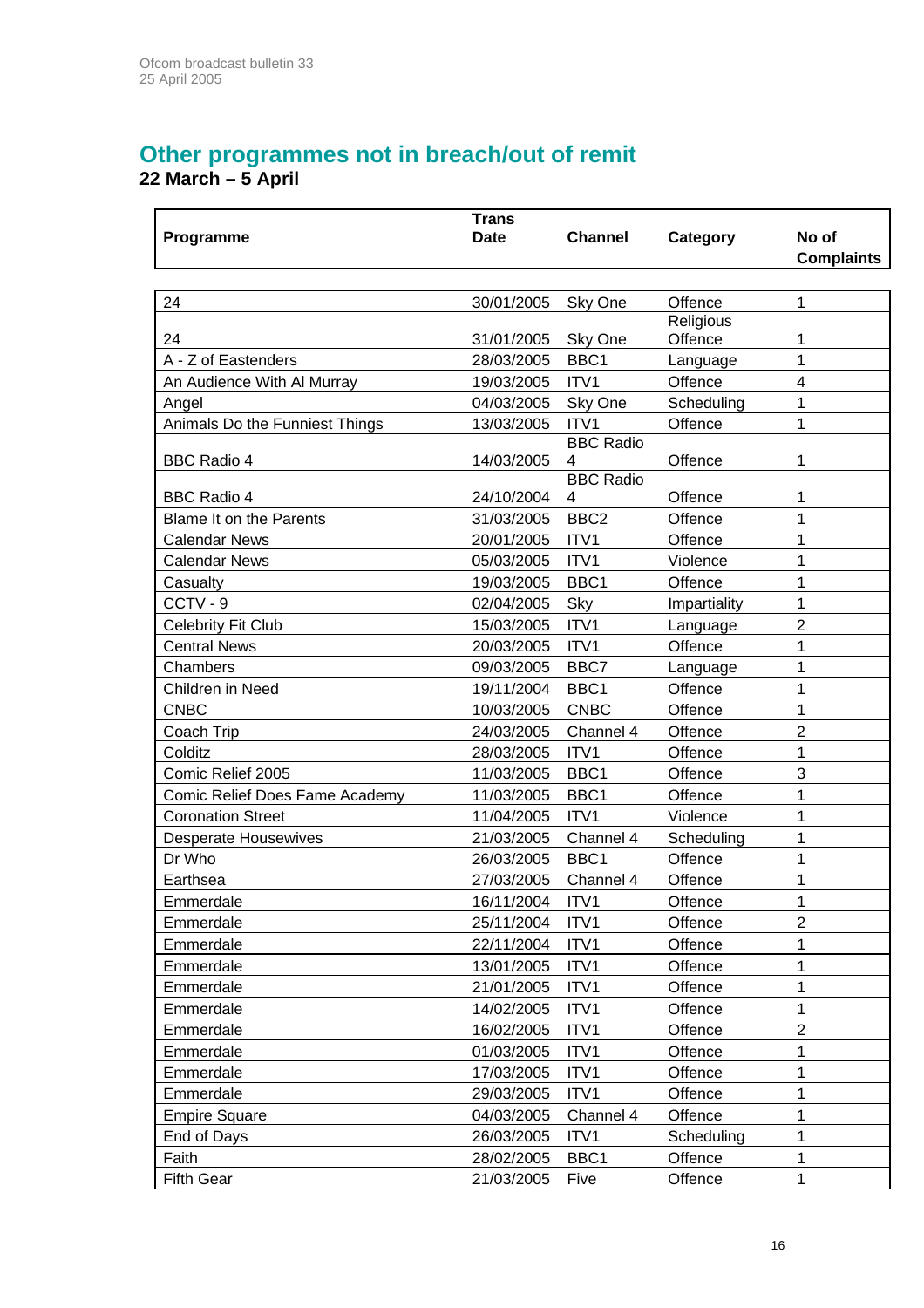| <b>Fifth Gear</b>              | $\overline{\phantom{a}}$ | Five                    | Offence              | 1                   |
|--------------------------------|--------------------------|-------------------------|----------------------|---------------------|
|                                |                          | <b>BBC Radio</b>        |                      |                     |
| <b>Five Live</b>               | 05/03/2005               | 5                       | Offence              | 1                   |
|                                |                          | <b>BBC Radio</b>        |                      |                     |
| <b>Five Live</b>               | 12/03/2005               | 5                       | Offence<br>Sexual    | 1                   |
| <b>Five News</b>               | 08/03/2005               | Five                    | portrayal            | 1                   |
| <b>Five News</b>               | 29/03/2005               | Five                    | Offence              | 1                   |
| Fool Around With My Girlfriend | 26/02/2005               | Channel 4               | Scheduling           | 1                   |
| <b>Footballers' Wives</b>      | 31/03/2005               | ITV1                    | Offence              | $\overline{2}$      |
|                                |                          |                         |                      |                     |
| Galaxy 102                     | 30/01/2005               | Galaxy 102              | Language             | 1                   |
| <b>GMTV</b>                    | 22/02/2005               | ITV1                    | Offence              | 1                   |
| <b>GMTV</b>                    | 09/03/2005               | ITV1                    | Language             | 1                   |
| <b>GMTV News</b>               | 30/04/2004               | ITV1                    | Impartiality         | 1                   |
| Granada Reports                | 04/01/2005               | ITV1                    | Offence              | 1                   |
| Groundforce                    | 21/03/2005               | BBC1                    | Offence              | 1                   |
| Help                           | 28/03/2005               | BBC <sub>2</sub>        | Language             | 1                   |
| hit40uk                        | 19/03/2005               | Channel 4               | Scheduling           | 1                   |
|                                |                          |                         | Sexual               |                     |
| <b>Holby City</b>              | 22/03/2005               | BBC1                    | portrayal            | $\overline{2}$      |
| Ideal                          | 25/01/2005               | BBC <sub>3</sub>        | Offence              | 1                   |
| <b>International Football</b>  | 26/03/2005               | Five                    | Offence              | 1                   |
| It'll Be Alright On The Night  | 29/03/2005               | ITV1                    | Offence              | 1                   |
| <b>ITV News</b>                | 16/03/2005               | ITV1                    | Offence              | 1                   |
| <b>ITV News</b>                | 19/02/2005               | ITV1                    | Impartiality         | 1                   |
| <b>ITV News</b>                | 01/04/2005               | ITV1                    | Offence              | 1                   |
| Jazz FM                        |                          | Jazz FM                 | Offence              | 1                   |
|                                |                          |                         | Religious            |                     |
| John Cleese's Comedy Heroes    | 07/03/2005               | Five                    | Offence              | 1                   |
| Jonathan Dimbleby              | 14/03/2005               | ITV1                    | Impartiality         | $\overline{2}$      |
| Kerrang                        | 10/02/2005               | Kerrang                 | Offence              | $\overline{2}$      |
| <b>LBC Programme</b>           | 09/03/2005               | LBC97.3                 | Offence              | 1                   |
| Life Begins                    | 30/03/2005               | ITV1                    | Language             | 1                   |
| Make Me a Supermodel           | 21/03/2005               | Five                    | Sexual<br>portrayal  |                     |
| Make Me a Supermodel           |                          |                         | Offence              | 1                   |
| <b>Meridian News</b>           | 23/03/2005               | Five<br>ITV1            | Offence              | 1                   |
|                                |                          |                         |                      |                     |
| Metro Radio                    | 03/03/2005               | <b>MetroFM</b>          | Offence              | 1<br>$\overline{2}$ |
| <b>Midsomer Murders</b>        | 23/01/2005               | ITV1                    | Offence              |                     |
| Ministry of Mayhem             | 26/03/2005               | ITV1                    | Offence<br>Sexual    | 1                   |
| Nathan Barley                  | 25/02/2005               | Channel 4               | portrayal            | 1                   |
| No Angels                      |                          |                         |                      |                     |
| Noah and Saskia                |                          |                         |                      |                     |
|                                | 29/03/2005               | Channel 4               | Language             | 1                   |
|                                | 20/01/2005               | BBC1                    | Offence              | 1                   |
|                                |                          |                         | Sexual               | 1                   |
| Not Under My Roof              | 11/03/2005               | BBC <sub>3</sub>        | portrayal            | 1                   |
| Outtake TV                     | 17/03/2005               | BBC1                    | Language             |                     |
| Panorama                       | 20/03/2005               | BBC1                    | Impartiality         | 1<br>1              |
| Quicksand: No Escape           | 21/03/2005               | Five<br>Revelation      | Offence              |                     |
| <b>Revelation TV</b>           | 22/12/2004               | <b>TV</b>               | Offence              | 1                   |
| <b>Revelation TV</b>           | 27/03/2005               | Revelation<br><b>TV</b> | Religious<br>Offence | 1                   |